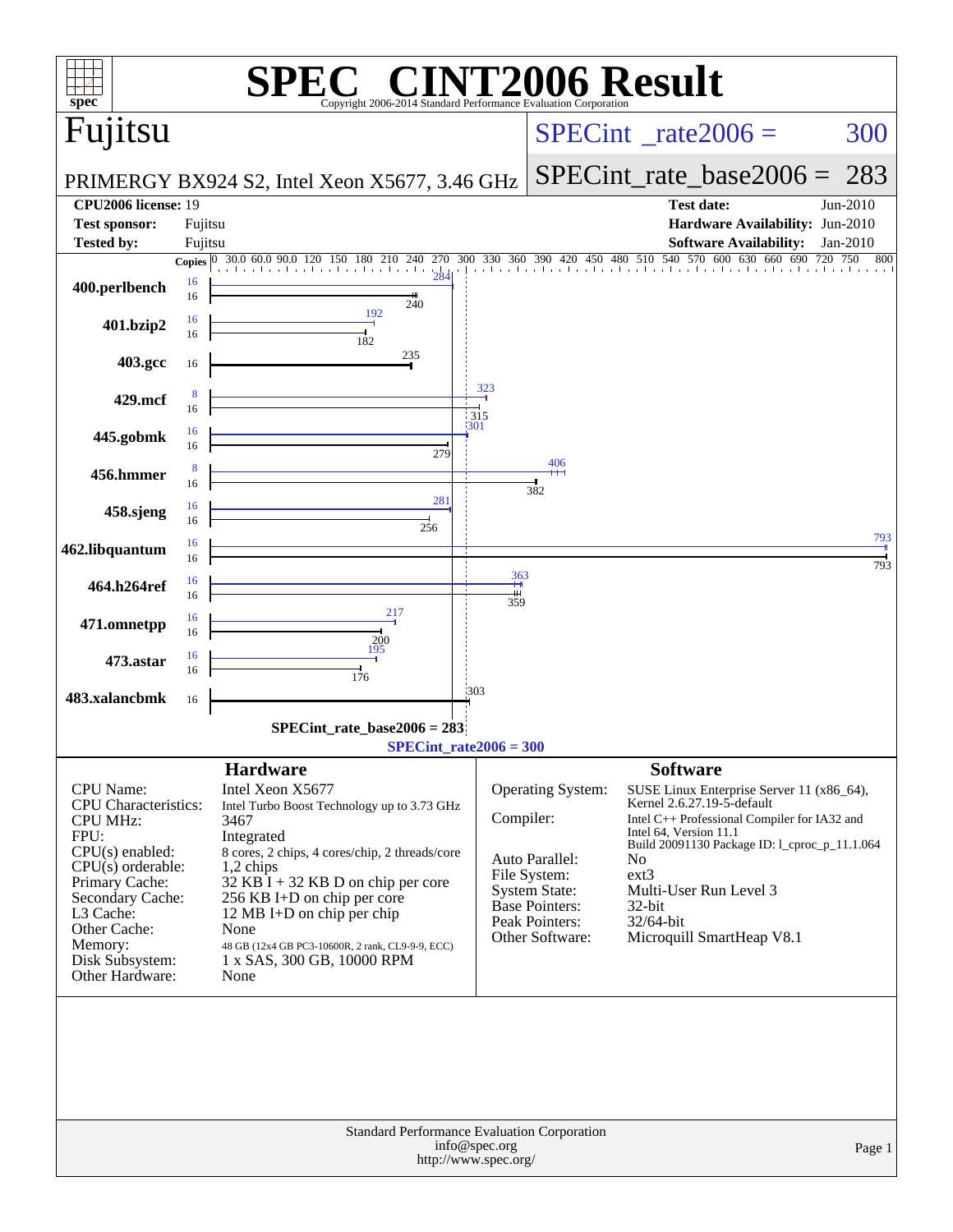

# **[SPEC CINT2006 Result](http://www.spec.org/auto/cpu2006/Docs/result-fields.html#SPECCINT2006Result)**

## Fujitsu

### SPECint rate $2006 = 300$

PRIMERGY BX924 S2, Intel Xeon X5677, 3.46 GHz

[SPECint\\_rate\\_base2006 =](http://www.spec.org/auto/cpu2006/Docs/result-fields.html#SPECintratebase2006) 283

**[CPU2006 license:](http://www.spec.org/auto/cpu2006/Docs/result-fields.html#CPU2006license)** 19 **[Test date:](http://www.spec.org/auto/cpu2006/Docs/result-fields.html#Testdate)** Jun-2010

**[Test sponsor:](http://www.spec.org/auto/cpu2006/Docs/result-fields.html#Testsponsor)** Fujitsu **[Hardware Availability:](http://www.spec.org/auto/cpu2006/Docs/result-fields.html#HardwareAvailability)** Jun-2010 **[Tested by:](http://www.spec.org/auto/cpu2006/Docs/result-fields.html#Testedby)** Fujitsu **[Software Availability:](http://www.spec.org/auto/cpu2006/Docs/result-fields.html#SoftwareAvailability)** Jan-2010

#### **[Results Table](http://www.spec.org/auto/cpu2006/Docs/result-fields.html#ResultsTable)**

|                    | <b>Base</b>   |                |            |                |            |                                                                                                          |            | <b>Peak</b>   |                |              |                |              |                |              |
|--------------------|---------------|----------------|------------|----------------|------------|----------------------------------------------------------------------------------------------------------|------------|---------------|----------------|--------------|----------------|--------------|----------------|--------------|
| <b>Benchmark</b>   | <b>Copies</b> | <b>Seconds</b> | Ratio      | <b>Seconds</b> | Ratio      | <b>Seconds</b>                                                                                           | Ratio      | <b>Copies</b> | <b>Seconds</b> | <b>Ratio</b> | <b>Seconds</b> | <b>Ratio</b> | <b>Seconds</b> | <b>Ratio</b> |
| 400.perlbench      | 16            | 652            | <b>240</b> | 646            | 242        | 659                                                                                                      | 237        | 16            | 552            | 283          | 551            | 284          | 549            | 285          |
| 401.bzip2          | 16            | 849            | 182        | 848            | 182        | 851                                                                                                      | 182        | 16            | 804            | 192          | 804            | <u> 192</u>  | 805            | 192          |
| $403.\mathrm{gcc}$ | 16            | 544            | 237        | 548            | 235        | 550                                                                                                      | 234        | 16            | 544            | 237          | 548            | 235          | 550            | 234          |
| $429$ .mcf         | 16            | 462            | 316        | 463            | 315        | 463                                                                                                      | <u>315</u> |               | <u>226</u>     | 323          | 226            | 322          | 225            | 324          |
| $445$ .gobmk       | 16            | 602            | 279        | 602            | 279        | 605                                                                                                      | 277        | 16            | 557            | 301          | 555            | 302          | 557            | 301          |
| 456.hmmer          | 16            | 392            | 381        | 390            | 383        | 391                                                                                                      | 382        |               | 186            | 400          | 184            | 406          | 180            | 415          |
| $458$ .sjeng       | 16            | 755            | 256        | 755            | 256        | 754                                                                                                      | 257        | 16            | 690            | 281          | 688            | 281          | 689            | 281          |
| 462.libquantum     | 16            | 419            | 792        | 418            | 793        | 418                                                                                                      | 793        | 16            | 419            | 791          | 418            | <u>793</u>   | 418            | 793          |
| 464.h264ref        | 16            | 975            | 363        | 992            | 357        | 986                                                                                                      | 359        | 16            | 992            | 357          | 975            | 363          | 969            | 365          |
| 471.omnetpp        | 16            | 501            | 200        | 500            | 200        | 500                                                                                                      | 200        | 16            | 462            | 216          | 462            | 217          | 461            | 217          |
| 473.astar          | 16            | 637            | 176        | 638            | <b>176</b> | 640                                                                                                      | 175        | 16            | 577            | 195          | 578            | 194          | 577            | 195          |
| 483.xalancbmk      | 16            | 363            | 304        | 364            | 303        | 364                                                                                                      | 303        | 16            | 363            | 304          | 364            | 303          | 364            | 303          |
|                    |               |                |            |                |            | Results appear in the order in which they were run. Bold underlined text indicates a median measurement. |            |               |                |              |                |              |                |              |

#### **[Submit Notes](http://www.spec.org/auto/cpu2006/Docs/result-fields.html#SubmitNotes)**

The config file option 'submit' was used. numactl was used to bind copies to the cores

### **[Operating System Notes](http://www.spec.org/auto/cpu2006/Docs/result-fields.html#OperatingSystemNotes)**

'ulimit -s unlimited' was used to set the stacksize to unlimited prior to run

### **[Platform Notes](http://www.spec.org/auto/cpu2006/Docs/result-fields.html#PlatformNotes)**

 BIOS configuration: Data Reuse Optimization = Disable Performance/Power Setting = Traditional

### **[General Notes](http://www.spec.org/auto/cpu2006/Docs/result-fields.html#GeneralNotes)**

 For information about Fujitsu please visit: <http://www.fujitsu.com> Binaries were compiled on SLES 10 with Binutils 2.18.50.0.7.20080502

### **[Base Compiler Invocation](http://www.spec.org/auto/cpu2006/Docs/result-fields.html#BaseCompilerInvocation)**

[C benchmarks](http://www.spec.org/auto/cpu2006/Docs/result-fields.html#Cbenchmarks): [icc -m32](http://www.spec.org/cpu2006/results/res2010q3/cpu2006-20100618-11749.flags.html#user_CCbase_intel_icc_32bit_5ff4a39e364c98233615fdd38438c6f2)

Continued on next page

Standard Performance Evaluation Corporation [info@spec.org](mailto:info@spec.org) <http://www.spec.org/>

Page 2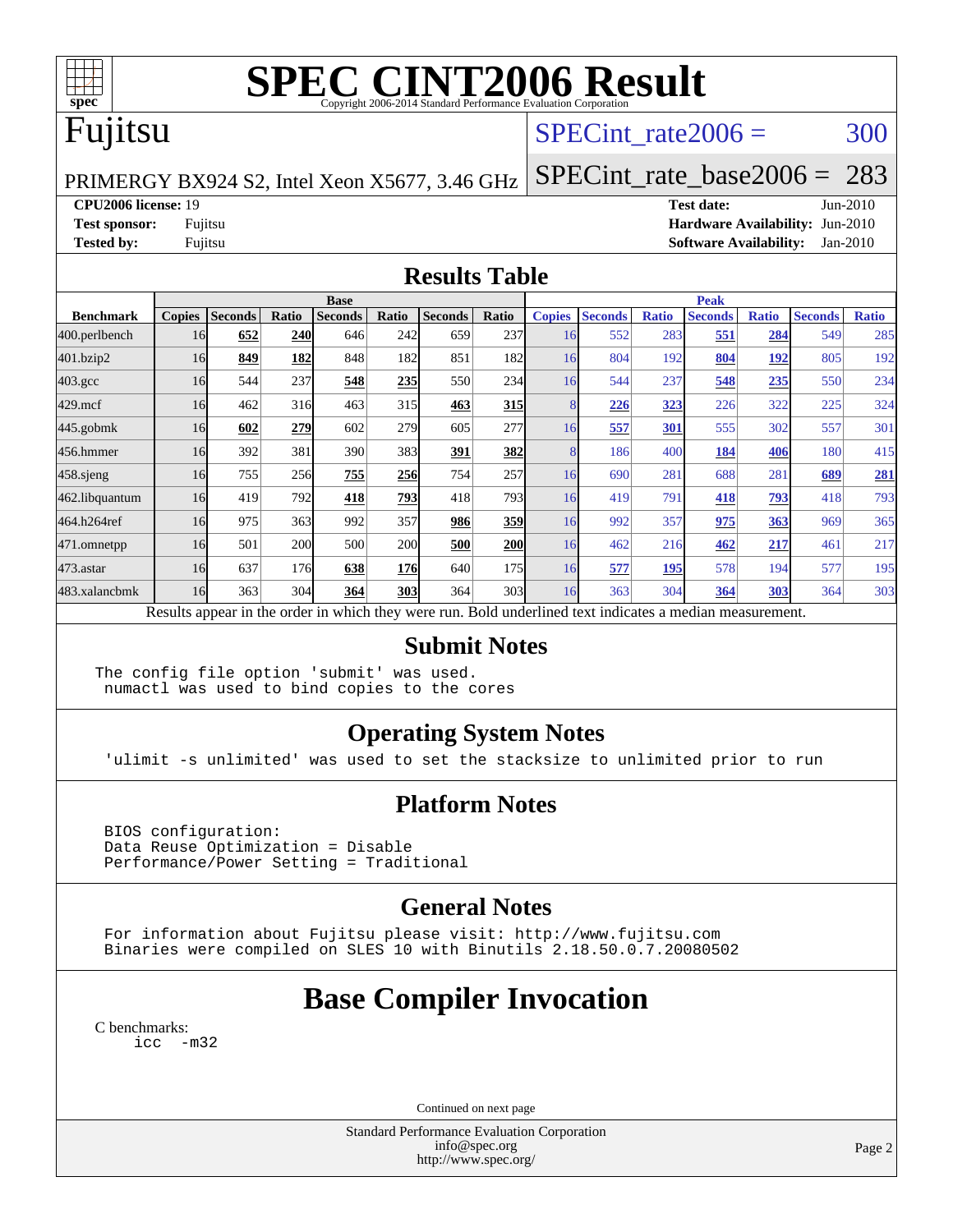473.astar: [icpc -m64](http://www.spec.org/cpu2006/results/res2010q3/cpu2006-20100618-11749.flags.html#user_peakCXXLD473_astar_intel_icpc_64bit_fc66a5337ce925472a5c54ad6a0de310)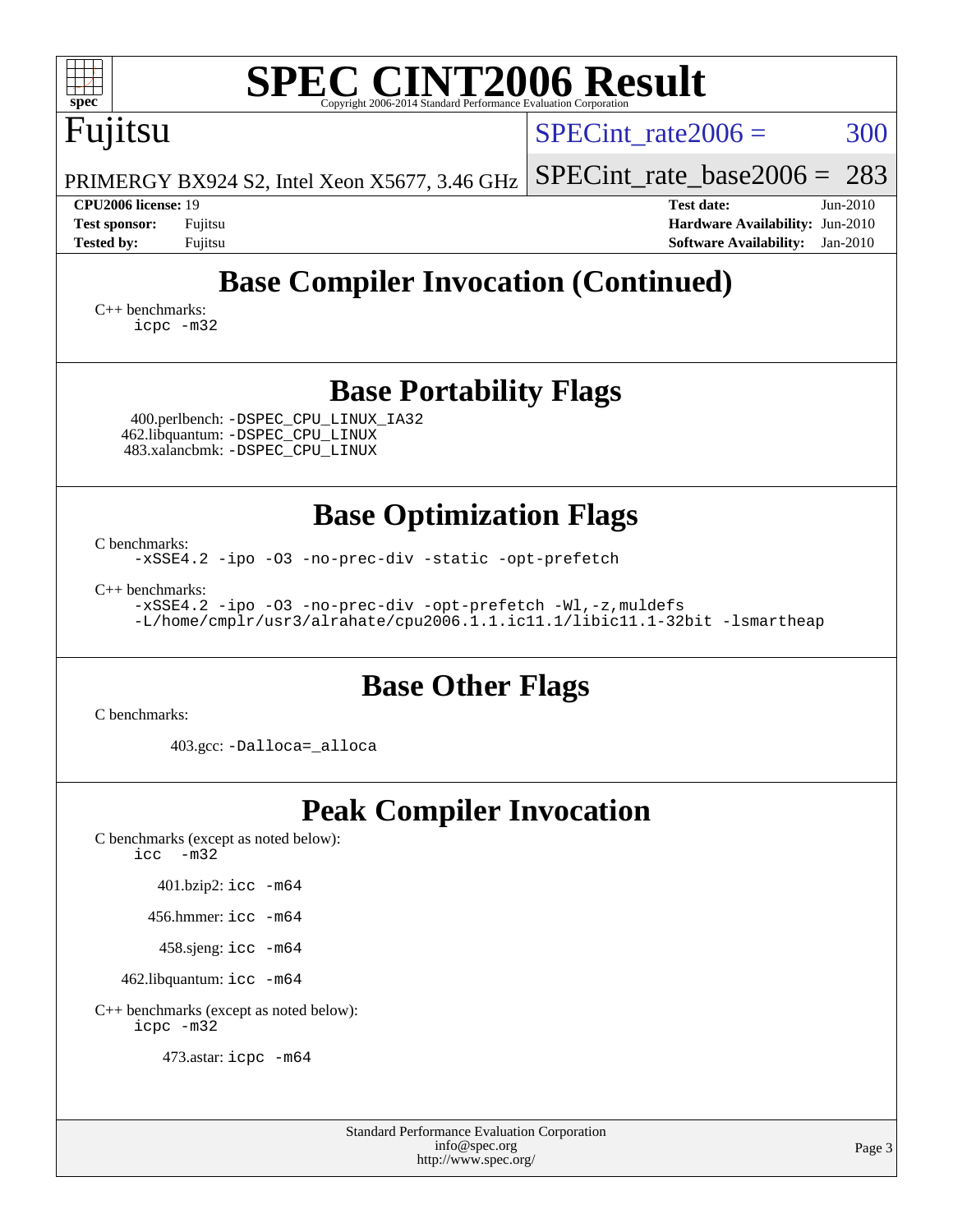

# **[SPEC CINT2006 Result](http://www.spec.org/auto/cpu2006/Docs/result-fields.html#SPECCINT2006Result)**

## Fujitsu

 $SPECint rate2006 = 300$ 

[SPECint\\_rate\\_base2006 =](http://www.spec.org/auto/cpu2006/Docs/result-fields.html#SPECintratebase2006) 283

Page 4

PRIMERGY BX924 S2, Intel Xeon X5677, 3.46 GHz

**[CPU2006 license:](http://www.spec.org/auto/cpu2006/Docs/result-fields.html#CPU2006license)** 19 **[Test date:](http://www.spec.org/auto/cpu2006/Docs/result-fields.html#Testdate)** Jun-2010 **[Test sponsor:](http://www.spec.org/auto/cpu2006/Docs/result-fields.html#Testsponsor)** Fujitsu **[Hardware Availability:](http://www.spec.org/auto/cpu2006/Docs/result-fields.html#HardwareAvailability)** Jun-2010 **[Tested by:](http://www.spec.org/auto/cpu2006/Docs/result-fields.html#Testedby)** Fujitsu **[Software Availability:](http://www.spec.org/auto/cpu2006/Docs/result-fields.html#SoftwareAvailability)** Jan-2010

### **[Peak Portability Flags](http://www.spec.org/auto/cpu2006/Docs/result-fields.html#PeakPortabilityFlags)**

 400.perlbench: [-DSPEC\\_CPU\\_LINUX\\_IA32](http://www.spec.org/cpu2006/results/res2010q3/cpu2006-20100618-11749.flags.html#b400.perlbench_peakCPORTABILITY_DSPEC_CPU_LINUX_IA32) 401.bzip2: [-DSPEC\\_CPU\\_LP64](http://www.spec.org/cpu2006/results/res2010q3/cpu2006-20100618-11749.flags.html#suite_peakCPORTABILITY401_bzip2_DSPEC_CPU_LP64) 456.hmmer: [-DSPEC\\_CPU\\_LP64](http://www.spec.org/cpu2006/results/res2010q3/cpu2006-20100618-11749.flags.html#suite_peakCPORTABILITY456_hmmer_DSPEC_CPU_LP64) 458.sjeng: [-DSPEC\\_CPU\\_LP64](http://www.spec.org/cpu2006/results/res2010q3/cpu2006-20100618-11749.flags.html#suite_peakCPORTABILITY458_sjeng_DSPEC_CPU_LP64) 462.libquantum: [-DSPEC\\_CPU\\_LP64](http://www.spec.org/cpu2006/results/res2010q3/cpu2006-20100618-11749.flags.html#suite_peakCPORTABILITY462_libquantum_DSPEC_CPU_LP64) [-DSPEC\\_CPU\\_LINUX](http://www.spec.org/cpu2006/results/res2010q3/cpu2006-20100618-11749.flags.html#b462.libquantum_peakCPORTABILITY_DSPEC_CPU_LINUX) 473.astar: [-DSPEC\\_CPU\\_LP64](http://www.spec.org/cpu2006/results/res2010q3/cpu2006-20100618-11749.flags.html#suite_peakCXXPORTABILITY473_astar_DSPEC_CPU_LP64) 483.xalancbmk: [-DSPEC\\_CPU\\_LINUX](http://www.spec.org/cpu2006/results/res2010q3/cpu2006-20100618-11749.flags.html#b483.xalancbmk_peakCXXPORTABILITY_DSPEC_CPU_LINUX)

### **[Peak Optimization Flags](http://www.spec.org/auto/cpu2006/Docs/result-fields.html#PeakOptimizationFlags)**

[C benchmarks](http://www.spec.org/auto/cpu2006/Docs/result-fields.html#Cbenchmarks):

Standard Performance Evaluation Corporation 400.perlbench: [-xSSE4.2](http://www.spec.org/cpu2006/results/res2010q3/cpu2006-20100618-11749.flags.html#user_peakPASS2_CFLAGSPASS2_LDCFLAGS400_perlbench_f-xSSE42_f91528193cf0b216347adb8b939d4107)(pass 2) [-prof-gen](http://www.spec.org/cpu2006/results/res2010q3/cpu2006-20100618-11749.flags.html#user_peakPASS1_CFLAGSPASS1_LDCFLAGS400_perlbench_prof_gen_e43856698f6ca7b7e442dfd80e94a8fc)(pass 1) [-ipo](http://www.spec.org/cpu2006/results/res2010q3/cpu2006-20100618-11749.flags.html#user_peakPASS2_CFLAGSPASS2_LDCFLAGS400_perlbench_f-ipo)(pass 2) [-O3](http://www.spec.org/cpu2006/results/res2010q3/cpu2006-20100618-11749.flags.html#user_peakPASS2_CFLAGSPASS2_LDCFLAGS400_perlbench_f-O3)(pass 2) [-no-prec-div](http://www.spec.org/cpu2006/results/res2010q3/cpu2006-20100618-11749.flags.html#user_peakPASS2_CFLAGSPASS2_LDCFLAGS400_perlbench_f-no-prec-div)(pass 2) [-static](http://www.spec.org/cpu2006/results/res2010q3/cpu2006-20100618-11749.flags.html#user_peakPASS2_CFLAGSPASS2_LDCFLAGS400_perlbench_f-static)(pass 2) [-prof-use](http://www.spec.org/cpu2006/results/res2010q3/cpu2006-20100618-11749.flags.html#user_peakPASS2_CFLAGSPASS2_LDCFLAGS400_perlbench_prof_use_bccf7792157ff70d64e32fe3e1250b55)(pass 2) [-ansi-alias](http://www.spec.org/cpu2006/results/res2010q3/cpu2006-20100618-11749.flags.html#user_peakCOPTIMIZE400_perlbench_f-ansi-alias) 401.bzip2: [-xSSE4.2](http://www.spec.org/cpu2006/results/res2010q3/cpu2006-20100618-11749.flags.html#user_peakPASS2_CFLAGSPASS2_LDCFLAGS401_bzip2_f-xSSE42_f91528193cf0b216347adb8b939d4107)(pass 2) [-prof-gen](http://www.spec.org/cpu2006/results/res2010q3/cpu2006-20100618-11749.flags.html#user_peakPASS1_CFLAGSPASS1_LDCFLAGS401_bzip2_prof_gen_e43856698f6ca7b7e442dfd80e94a8fc)(pass 1) [-ipo](http://www.spec.org/cpu2006/results/res2010q3/cpu2006-20100618-11749.flags.html#user_peakPASS2_CFLAGSPASS2_LDCFLAGS401_bzip2_f-ipo)(pass 2) [-O3](http://www.spec.org/cpu2006/results/res2010q3/cpu2006-20100618-11749.flags.html#user_peakPASS2_CFLAGSPASS2_LDCFLAGS401_bzip2_f-O3)(pass 2) [-no-prec-div](http://www.spec.org/cpu2006/results/res2010q3/cpu2006-20100618-11749.flags.html#user_peakPASS2_CFLAGSPASS2_LDCFLAGS401_bzip2_f-no-prec-div)(pass 2) [-static](http://www.spec.org/cpu2006/results/res2010q3/cpu2006-20100618-11749.flags.html#user_peakPASS2_CFLAGSPASS2_LDCFLAGS401_bzip2_f-static)(pass 2) [-prof-use](http://www.spec.org/cpu2006/results/res2010q3/cpu2006-20100618-11749.flags.html#user_peakPASS2_CFLAGSPASS2_LDCFLAGS401_bzip2_prof_use_bccf7792157ff70d64e32fe3e1250b55)(pass 2) [-opt-prefetch](http://www.spec.org/cpu2006/results/res2010q3/cpu2006-20100618-11749.flags.html#user_peakCOPTIMIZE401_bzip2_f-opt-prefetch) [-ansi-alias](http://www.spec.org/cpu2006/results/res2010q3/cpu2006-20100618-11749.flags.html#user_peakCOPTIMIZE401_bzip2_f-ansi-alias) [-auto-ilp32](http://www.spec.org/cpu2006/results/res2010q3/cpu2006-20100618-11749.flags.html#user_peakCOPTIMIZE401_bzip2_f-auto-ilp32)  $403.\text{gcc: basepeak}$  = yes 429.mcf: [-xSSE4.2](http://www.spec.org/cpu2006/results/res2010q3/cpu2006-20100618-11749.flags.html#user_peakCOPTIMIZE429_mcf_f-xSSE42_f91528193cf0b216347adb8b939d4107) [-ipo](http://www.spec.org/cpu2006/results/res2010q3/cpu2006-20100618-11749.flags.html#user_peakCOPTIMIZE429_mcf_f-ipo) [-O3](http://www.spec.org/cpu2006/results/res2010q3/cpu2006-20100618-11749.flags.html#user_peakCOPTIMIZE429_mcf_f-O3) [-no-prec-div](http://www.spec.org/cpu2006/results/res2010q3/cpu2006-20100618-11749.flags.html#user_peakCOPTIMIZE429_mcf_f-no-prec-div) [-static](http://www.spec.org/cpu2006/results/res2010q3/cpu2006-20100618-11749.flags.html#user_peakCOPTIMIZE429_mcf_f-static) [-opt-prefetch](http://www.spec.org/cpu2006/results/res2010q3/cpu2006-20100618-11749.flags.html#user_peakCOPTIMIZE429_mcf_f-opt-prefetch) 445.gobmk: [-xSSE4.2](http://www.spec.org/cpu2006/results/res2010q3/cpu2006-20100618-11749.flags.html#user_peakPASS2_CFLAGSPASS2_LDCFLAGS445_gobmk_f-xSSE42_f91528193cf0b216347adb8b939d4107)(pass 2) [-prof-gen](http://www.spec.org/cpu2006/results/res2010q3/cpu2006-20100618-11749.flags.html#user_peakPASS1_CFLAGSPASS1_LDCFLAGS445_gobmk_prof_gen_e43856698f6ca7b7e442dfd80e94a8fc)(pass 1) [-prof-use](http://www.spec.org/cpu2006/results/res2010q3/cpu2006-20100618-11749.flags.html#user_peakPASS2_CFLAGSPASS2_LDCFLAGS445_gobmk_prof_use_bccf7792157ff70d64e32fe3e1250b55)(pass 2) [-O2](http://www.spec.org/cpu2006/results/res2010q3/cpu2006-20100618-11749.flags.html#user_peakCOPTIMIZE445_gobmk_f-O2) [-ipo](http://www.spec.org/cpu2006/results/res2010q3/cpu2006-20100618-11749.flags.html#user_peakCOPTIMIZE445_gobmk_f-ipo) [-no-prec-div](http://www.spec.org/cpu2006/results/res2010q3/cpu2006-20100618-11749.flags.html#user_peakCOPTIMIZE445_gobmk_f-no-prec-div) [-ansi-alias](http://www.spec.org/cpu2006/results/res2010q3/cpu2006-20100618-11749.flags.html#user_peakCOPTIMIZE445_gobmk_f-ansi-alias) 456.hmmer: [-xSSE4.2](http://www.spec.org/cpu2006/results/res2010q3/cpu2006-20100618-11749.flags.html#user_peakCOPTIMIZE456_hmmer_f-xSSE42_f91528193cf0b216347adb8b939d4107) [-ipo](http://www.spec.org/cpu2006/results/res2010q3/cpu2006-20100618-11749.flags.html#user_peakCOPTIMIZE456_hmmer_f-ipo) [-O3](http://www.spec.org/cpu2006/results/res2010q3/cpu2006-20100618-11749.flags.html#user_peakCOPTIMIZE456_hmmer_f-O3) [-no-prec-div](http://www.spec.org/cpu2006/results/res2010q3/cpu2006-20100618-11749.flags.html#user_peakCOPTIMIZE456_hmmer_f-no-prec-div) [-static](http://www.spec.org/cpu2006/results/res2010q3/cpu2006-20100618-11749.flags.html#user_peakCOPTIMIZE456_hmmer_f-static) [-unroll2](http://www.spec.org/cpu2006/results/res2010q3/cpu2006-20100618-11749.flags.html#user_peakCOPTIMIZE456_hmmer_f-unroll_784dae83bebfb236979b41d2422d7ec2) [-ansi-alias](http://www.spec.org/cpu2006/results/res2010q3/cpu2006-20100618-11749.flags.html#user_peakCOPTIMIZE456_hmmer_f-ansi-alias) [-auto-ilp32](http://www.spec.org/cpu2006/results/res2010q3/cpu2006-20100618-11749.flags.html#user_peakCOPTIMIZE456_hmmer_f-auto-ilp32)  $458 \text{.}$  sjeng:  $-xSSE4$ .  $2(\text{pass 2})$  -prof-qen(pass 1) [-ipo](http://www.spec.org/cpu2006/results/res2010q3/cpu2006-20100618-11749.flags.html#user_peakPASS2_CFLAGSPASS2_LDCFLAGS458_sjeng_f-ipo)(pass 2) [-O3](http://www.spec.org/cpu2006/results/res2010q3/cpu2006-20100618-11749.flags.html#user_peakPASS2_CFLAGSPASS2_LDCFLAGS458_sjeng_f-O3)(pass 2) [-no-prec-div](http://www.spec.org/cpu2006/results/res2010q3/cpu2006-20100618-11749.flags.html#user_peakPASS2_CFLAGSPASS2_LDCFLAGS458_sjeng_f-no-prec-div)(pass 2) [-static](http://www.spec.org/cpu2006/results/res2010q3/cpu2006-20100618-11749.flags.html#user_peakPASS2_CFLAGSPASS2_LDCFLAGS458_sjeng_f-static)(pass 2) [-prof-use](http://www.spec.org/cpu2006/results/res2010q3/cpu2006-20100618-11749.flags.html#user_peakPASS2_CFLAGSPASS2_LDCFLAGS458_sjeng_prof_use_bccf7792157ff70d64e32fe3e1250b55)(pass 2) [-unroll4](http://www.spec.org/cpu2006/results/res2010q3/cpu2006-20100618-11749.flags.html#user_peakCOPTIMIZE458_sjeng_f-unroll_4e5e4ed65b7fd20bdcd365bec371b81f) [-auto-ilp32](http://www.spec.org/cpu2006/results/res2010q3/cpu2006-20100618-11749.flags.html#user_peakCOPTIMIZE458_sjeng_f-auto-ilp32) 462.libquantum: [-xSSE4.2](http://www.spec.org/cpu2006/results/res2010q3/cpu2006-20100618-11749.flags.html#user_peakCOPTIMIZE462_libquantum_f-xSSE42_f91528193cf0b216347adb8b939d4107) [-ipo](http://www.spec.org/cpu2006/results/res2010q3/cpu2006-20100618-11749.flags.html#user_peakCOPTIMIZE462_libquantum_f-ipo) [-O3](http://www.spec.org/cpu2006/results/res2010q3/cpu2006-20100618-11749.flags.html#user_peakCOPTIMIZE462_libquantum_f-O3) [-no-prec-div](http://www.spec.org/cpu2006/results/res2010q3/cpu2006-20100618-11749.flags.html#user_peakCOPTIMIZE462_libquantum_f-no-prec-div) [-static](http://www.spec.org/cpu2006/results/res2010q3/cpu2006-20100618-11749.flags.html#user_peakCOPTIMIZE462_libquantum_f-static) [-auto-ilp32](http://www.spec.org/cpu2006/results/res2010q3/cpu2006-20100618-11749.flags.html#user_peakCOPTIMIZE462_libquantum_f-auto-ilp32) [-opt-prefetch](http://www.spec.org/cpu2006/results/res2010q3/cpu2006-20100618-11749.flags.html#user_peakCOPTIMIZE462_libquantum_f-opt-prefetch) 464.h264ref: [-xSSE4.2](http://www.spec.org/cpu2006/results/res2010q3/cpu2006-20100618-11749.flags.html#user_peakPASS2_CFLAGSPASS2_LDCFLAGS464_h264ref_f-xSSE42_f91528193cf0b216347adb8b939d4107)(pass 2) [-prof-gen](http://www.spec.org/cpu2006/results/res2010q3/cpu2006-20100618-11749.flags.html#user_peakPASS1_CFLAGSPASS1_LDCFLAGS464_h264ref_prof_gen_e43856698f6ca7b7e442dfd80e94a8fc)(pass 1) [-ipo](http://www.spec.org/cpu2006/results/res2010q3/cpu2006-20100618-11749.flags.html#user_peakPASS2_CFLAGSPASS2_LDCFLAGS464_h264ref_f-ipo)(pass 2) [-O3](http://www.spec.org/cpu2006/results/res2010q3/cpu2006-20100618-11749.flags.html#user_peakPASS2_CFLAGSPASS2_LDCFLAGS464_h264ref_f-O3)(pass 2) [-no-prec-div](http://www.spec.org/cpu2006/results/res2010q3/cpu2006-20100618-11749.flags.html#user_peakPASS2_CFLAGSPASS2_LDCFLAGS464_h264ref_f-no-prec-div)(pass 2) [-static](http://www.spec.org/cpu2006/results/res2010q3/cpu2006-20100618-11749.flags.html#user_peakPASS2_CFLAGSPASS2_LDCFLAGS464_h264ref_f-static)(pass 2) [-prof-use](http://www.spec.org/cpu2006/results/res2010q3/cpu2006-20100618-11749.flags.html#user_peakPASS2_CFLAGSPASS2_LDCFLAGS464_h264ref_prof_use_bccf7792157ff70d64e32fe3e1250b55)(pass 2) [-unroll2](http://www.spec.org/cpu2006/results/res2010q3/cpu2006-20100618-11749.flags.html#user_peakCOPTIMIZE464_h264ref_f-unroll_784dae83bebfb236979b41d2422d7ec2) [-ansi-alias](http://www.spec.org/cpu2006/results/res2010q3/cpu2006-20100618-11749.flags.html#user_peakCOPTIMIZE464_h264ref_f-ansi-alias) [C++ benchmarks:](http://www.spec.org/auto/cpu2006/Docs/result-fields.html#CXXbenchmarks) 471.omnetpp: [-xSSE4.2](http://www.spec.org/cpu2006/results/res2010q3/cpu2006-20100618-11749.flags.html#user_peakPASS2_CXXFLAGSPASS2_LDCXXFLAGS471_omnetpp_f-xSSE42_f91528193cf0b216347adb8b939d4107)(pass 2) [-prof-gen](http://www.spec.org/cpu2006/results/res2010q3/cpu2006-20100618-11749.flags.html#user_peakPASS1_CXXFLAGSPASS1_LDCXXFLAGS471_omnetpp_prof_gen_e43856698f6ca7b7e442dfd80e94a8fc)(pass 1) [-ipo](http://www.spec.org/cpu2006/results/res2010q3/cpu2006-20100618-11749.flags.html#user_peakPASS2_CXXFLAGSPASS2_LDCXXFLAGS471_omnetpp_f-ipo)(pass 2) [-O3](http://www.spec.org/cpu2006/results/res2010q3/cpu2006-20100618-11749.flags.html#user_peakPASS2_CXXFLAGSPASS2_LDCXXFLAGS471_omnetpp_f-O3)(pass 2) [-no-prec-div](http://www.spec.org/cpu2006/results/res2010q3/cpu2006-20100618-11749.flags.html#user_peakPASS2_CXXFLAGSPASS2_LDCXXFLAGS471_omnetpp_f-no-prec-div)(pass 2) [-prof-use](http://www.spec.org/cpu2006/results/res2010q3/cpu2006-20100618-11749.flags.html#user_peakPASS2_CXXFLAGSPASS2_LDCXXFLAGS471_omnetpp_prof_use_bccf7792157ff70d64e32fe3e1250b55)(pass 2) [-ansi-alias](http://www.spec.org/cpu2006/results/res2010q3/cpu2006-20100618-11749.flags.html#user_peakCXXOPTIMIZE471_omnetpp_f-ansi-alias) [-opt-ra-region-strategy=block](http://www.spec.org/cpu2006/results/res2010q3/cpu2006-20100618-11749.flags.html#user_peakCXXOPTIMIZE471_omnetpp_f-opt-ra-region-strategy-block_a0a37c372d03933b2a18d4af463c1f69) [-Wl,-z,muldefs](http://www.spec.org/cpu2006/results/res2010q3/cpu2006-20100618-11749.flags.html#user_peakEXTRA_LDFLAGS471_omnetpp_link_force_multiple1_74079c344b956b9658436fd1b6dd3a8a) [-L/home/cmplr/usr3/alrahate/cpu2006.1.1.ic11.1/libic11.1-32bit -lsmartheap](http://www.spec.org/cpu2006/results/res2010q3/cpu2006-20100618-11749.flags.html#user_peakEXTRA_LIBS471_omnetpp_SmartHeap_d86dffe4a79b79ef8890d5cce17030c3) Continued on next page

> [info@spec.org](mailto:info@spec.org) <http://www.spec.org/>